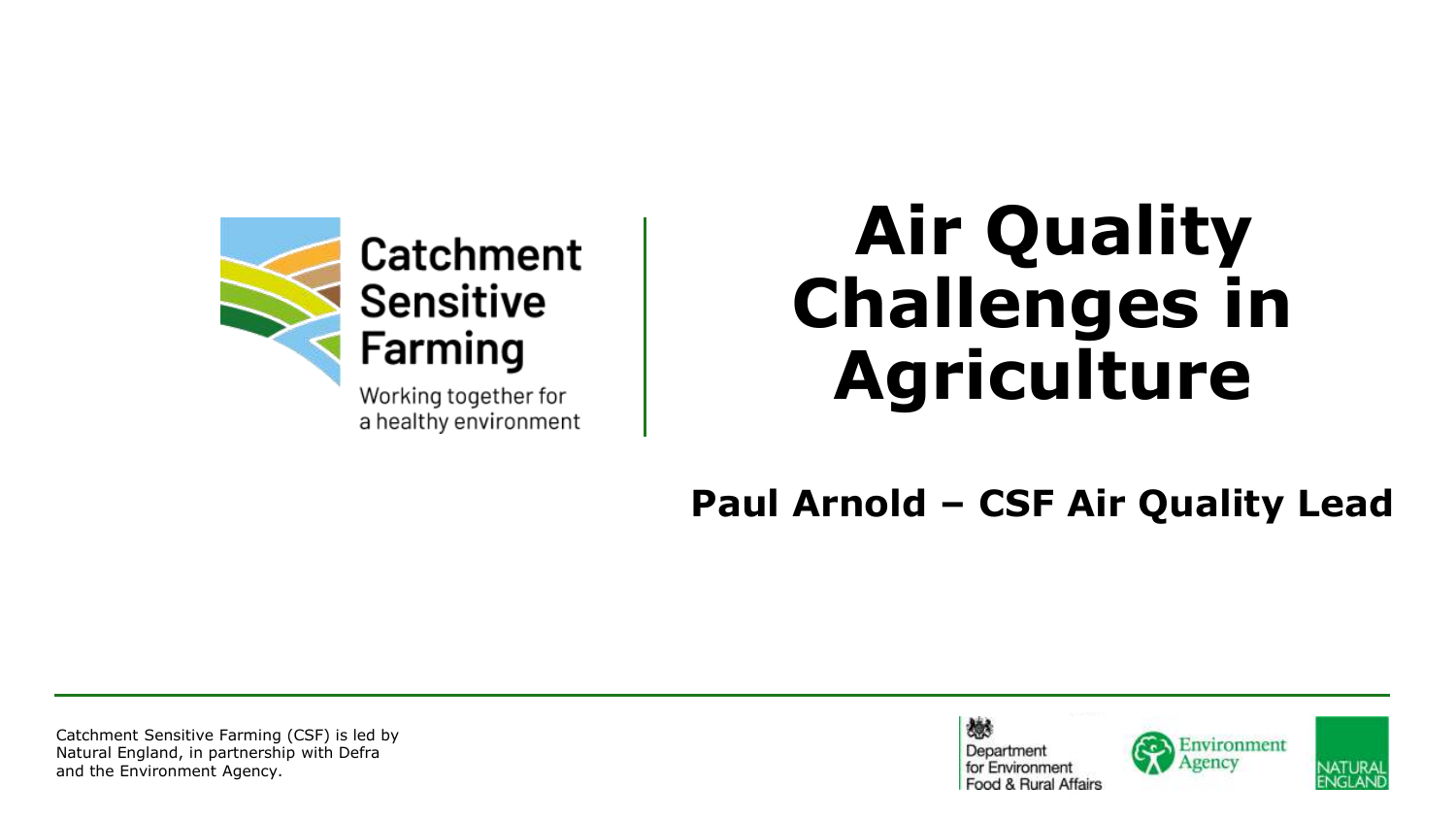



- Urease enzyme in faeces breaks down urea in urine to release ammonia – volatilised to air
- Separate urine from faeces & rapidly remove urine using grooved, shaped, slotted or profiled sloping flooring
- $\bullet$  Reduces ammonia emissions by 25-46%

Catchment Sensitive Farming (CSF) is led by Natural England, in partnership with Defra and the Environment Agency.





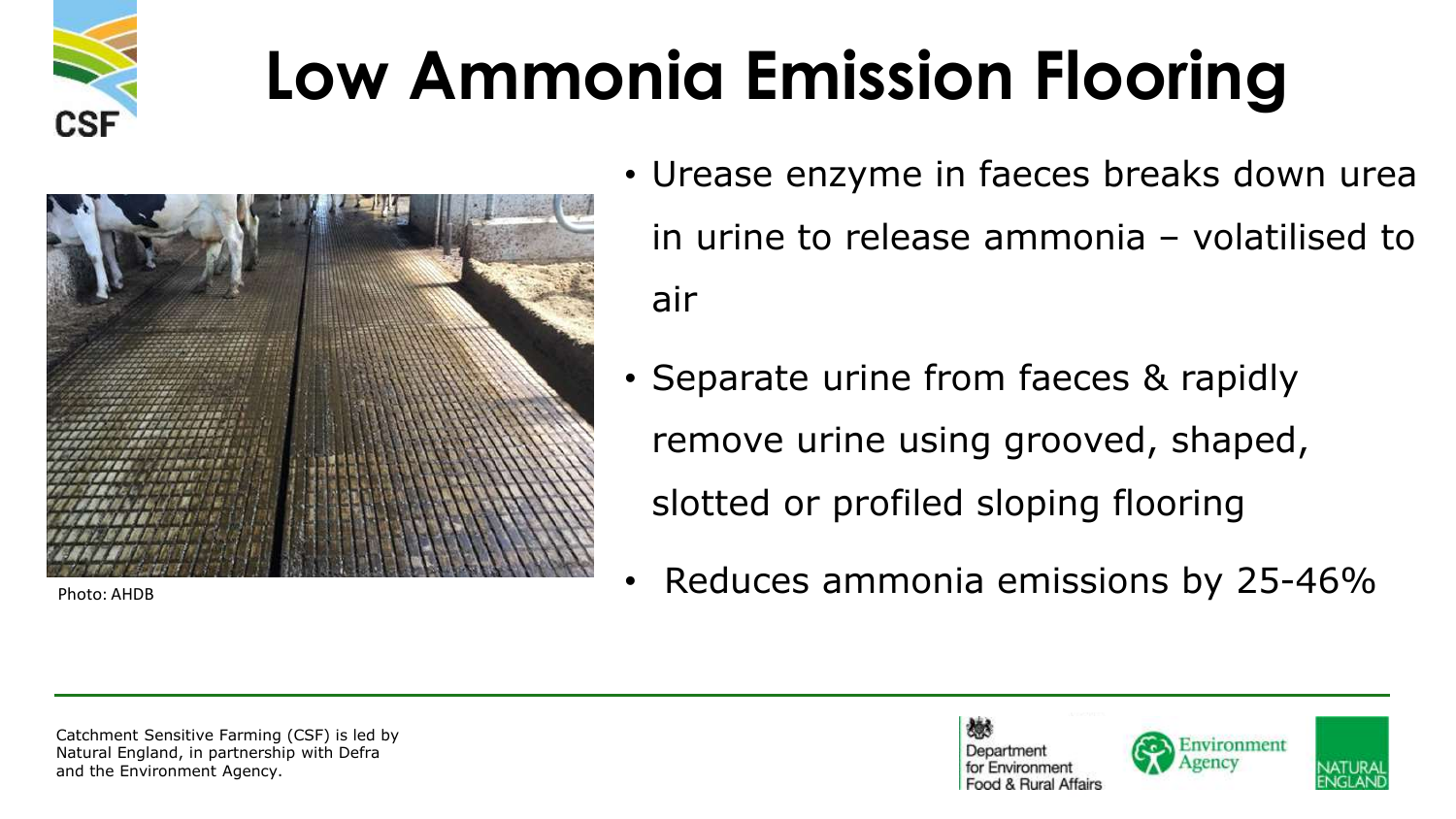

Catchment Sensitive Farming (CSF) is led by Natural England, in partnership with Defra and the Environment Agency.

燃 Department for Environment Food & Rural Affairs



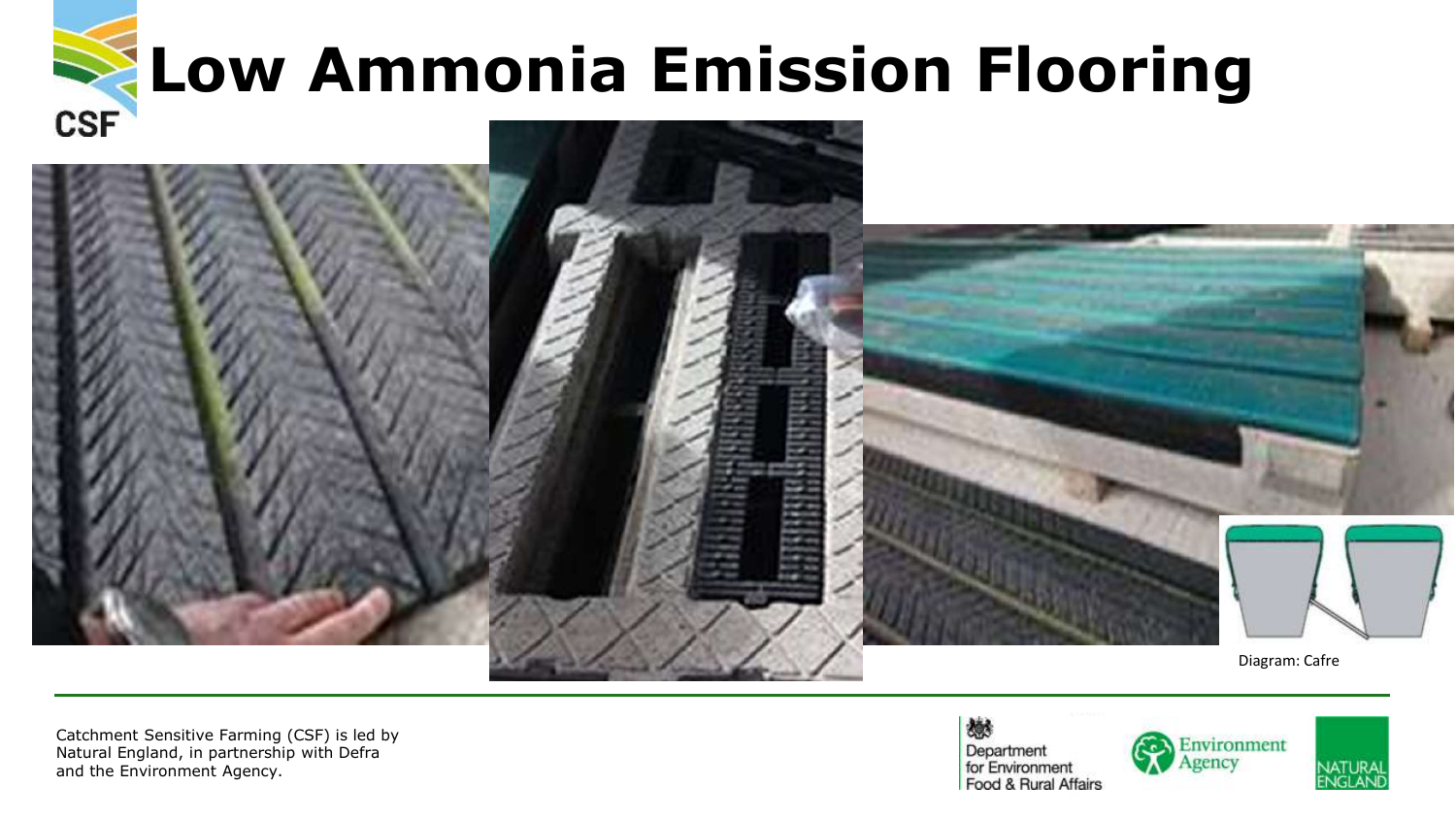### Concrete products for new slurry tanks or replacing slats

| <b>RAV.no</b> | <b>Tested product</b>                                          | <b>Testing status</b> | <b>Emission factor</b> |             |
|---------------|----------------------------------------------------------------|-----------------------|------------------------|-------------|
| 1.13          | Anders Beton Eco-Vloer (Eco-Floor)                             | Final                 | $7$ kg NH <sub>3</sub> |             |
| 1.14          | HCL Welzijnsvloer (Wellbeing floor) W4                         | Final                 | $7$ kg NH <sub>3</sub> |             |
| 1.14          | Concrelit Profielvloer (Profiled floor) C6                     | Final                 | $7$ kg NH <sub>3</sub> | N           |
| 1.21          | Oostbeton Berkel D-1 Duurzaamheidsvloer (Sustainability floor) | Final                 | 7 kg $NH3$             |             |
| 1.23          | Swaans Patent Comfort Vloer (Comfort Floor) G6                 | Final                 | 6 kg $NH3$             | N           |
| 1.24          | Anders Beton ERGO-vloer (ERGO floor)                           | Provisional           | 9.1 kg NH <sub>3</sub> | <b>N</b>    |
| 1.27          | <b>Swaans Patent Comfort Vloer (Comfort Floor) G3.1</b>        | Final                 | $8$ Kg NH <sub>3</sub> | $\mathbf N$ |

### Solid Concrete Flooring.

| <b>RAV no.</b> | $\blacktriangle$ Tested product $\blacktriangle$ | <b>Testing status</b> | <b>Emission factor</b> |                |
|----------------|--------------------------------------------------|-----------------------|------------------------|----------------|
| 1.18           | HCL Welzijnsvloer (Wellbeing floor) W5           | Final                 | $8$ kg NH <sub>3</sub> | $\overline{N}$ |
| 1.31           | Den Boer Beton Sleufvloer (Slotted Floor) plus   | Provisional           | $8.1 \text{ kg NH}_3$  | N              |

### Solid rubber floors.

| RAV no. | <b>Tested product</b>         | <b>Testing status</b> | <b>Emission factor</b> |   |
|---------|-------------------------------|-----------------------|------------------------|---|
| 1.35    | V17 Agro-V1 Groove Floor      | Provisional           | 8.3 kg $NH3$           |   |
| 1.26    | Opticow vloer (Opticow floor) | Final                 | $8$ kg NH <sub>3</sub> | N |
| 1.34    | <b>Proflex Meadowfloor CL</b> | Provisional           | 9.0 kg $NH3$           | N |

### Slatted floors.

**CSF** 

| RAV no. | <b>Tested product</b>                              | <b>Testing status</b> | <b>Emission factor</b>   |             |
|---------|----------------------------------------------------|-----------------------|--------------------------|-------------|
| 1.10    | Groene vlag zonder klep (Green Flag without valve) | Final                 | $7$ kg NH <sub>3</sub>   |             |
| 1.9     | Groene vlag met klep (Green Flag with valve)       | Provisional           | 6 kg $NH3$               |             |
| 1.28    | <b>Proflex Meadowfloor</b>                         | Final                 | 6 kg $NH3$               | $\mathbb N$ |
| 1.30    | HCL Easyfix rubber slats                           | Provisional           | 8 kg $NH3$               | E.          |
| 1.33    | V17 Agro-V3 Groove Floor                           | Provisional           | $7.1$ kg NH <sub>3</sub> |             |

Catchment Sensitive Farming (CSF) is led by Natural England, in partnership with Defra and the Environment Agency.